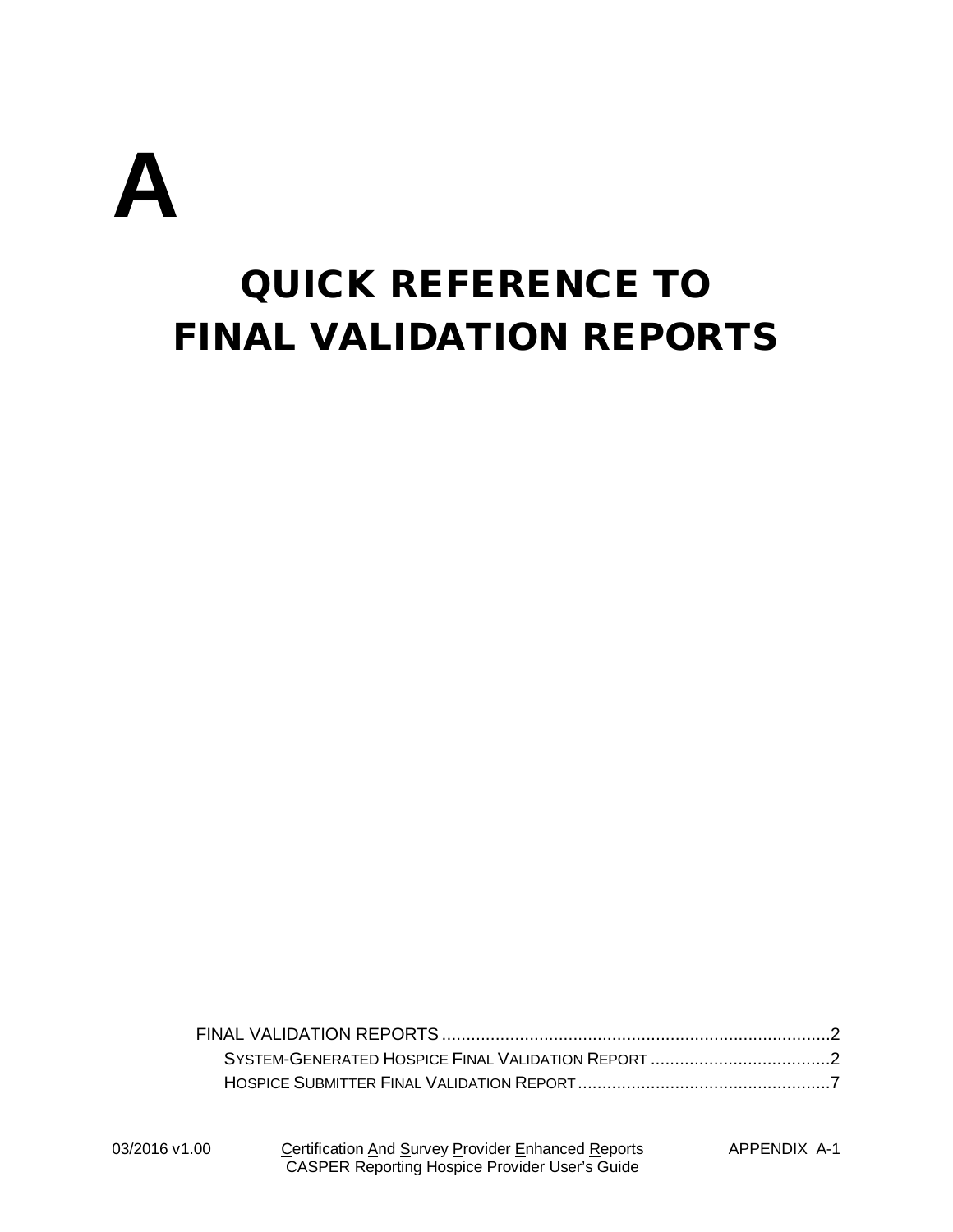# <span id="page-1-0"></span>**FINAL VALIDATION REPORTS**

Two types of Final Validation Reports are available to Hospices in the CASPER Reporting application:

#### • **Hospice Final Validation Reports**

Unless certain severe errors occur during the processing of a submitted file, the QIES Assessment Submission and Processing (ASAP) system automatically generates a *Hospice Final Validation Report*. The systemgenerated Hospice Final Validation Report is created in two formats: Text and XML. Both report formats are delivered automatically to your facility's CASPER validation report folder.

**NOTE**: The XML-formatted report is intended for software vendors. Hospices may ignore the XML-formatted report and access the user-friendly plain text version of the Hospice Final Validation Report.

# • **Submitter Final Validation Reports**

For submission files that contain severe errors, the QIES ASAP system is unable to generate a Hospice Final Validation Report. You may identify these errors by requesting the *Hospice Submitter Final Validation Report*. The QIES ASAP system does not automatically generate this report.

# <span id="page-1-1"></span>**System-Generated Hospice Final Validation Report**

The following steps detail how to access and view the system-generated Hospice Final Validation report in the CASPER Reporting application so that you may verify that all records of your submission file processed without error.

**NOTE**: A system-generated Hospice Final Validation Report is available only if the *Submission Status* is "Completed" and the *Total Record Count* is greater than zero (0). This information is available to you on the **List of My Submissions** (Submission Status) page of the Hospice File Submission system.

**1.** From the **Welcome to the CMS QIES Systems for Providers** page, select the CASPER Reporting link and log in to the CASPER Reporting application with your individual QIES user ID and password. This is the same user ID/password with which you access the Hospice File Submission system. The **CASPER Topics/Home** page (Figure A-1) is presented.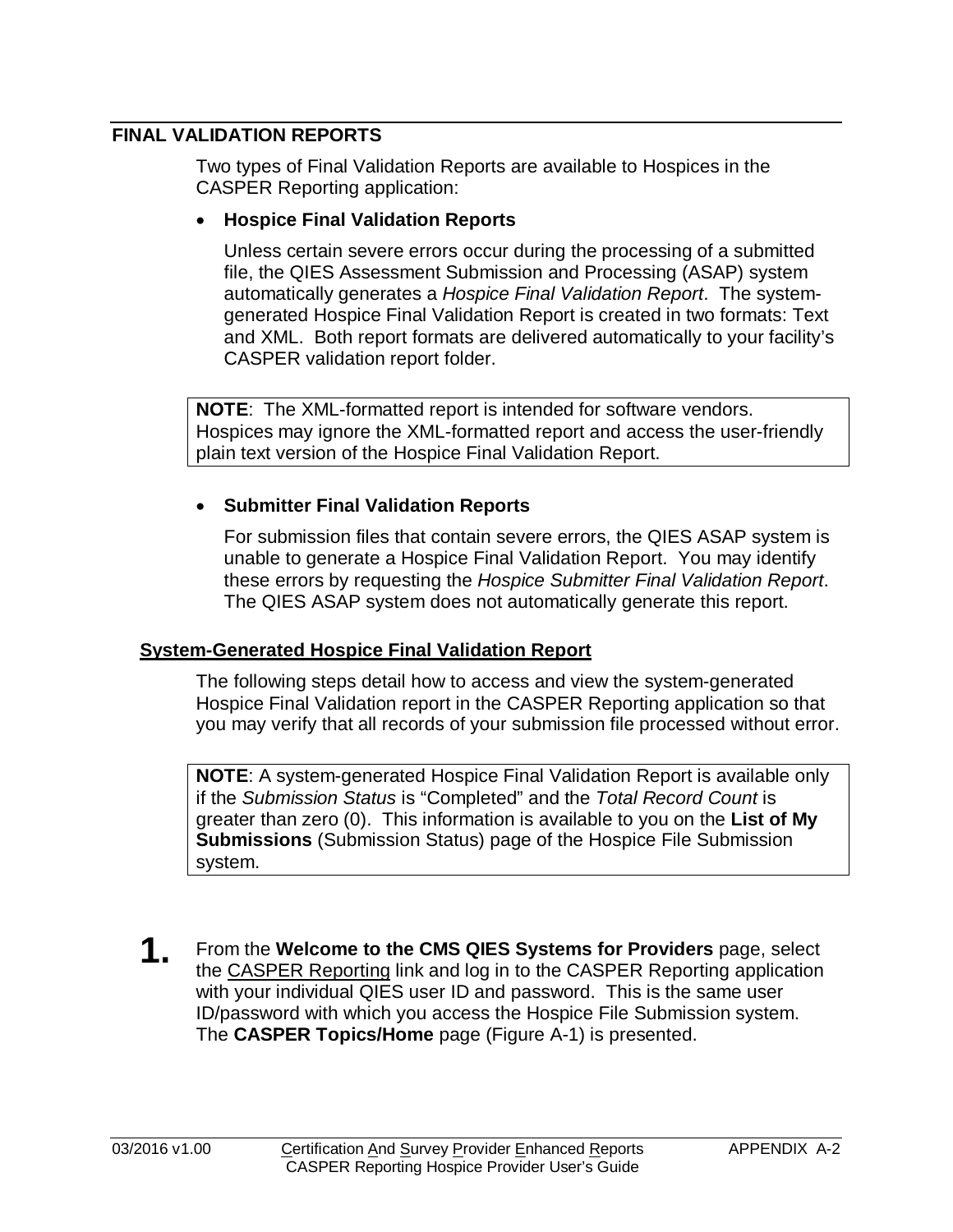# **Figure A-1. CASPER Topics/Home Page**

| <b>CASPER Topics</b>                                                          | Logout Folders NyLibrary Reports Queue Options Maint Home                                                                                                                                                                       |
|-------------------------------------------------------------------------------|---------------------------------------------------------------------------------------------------------------------------------------------------------------------------------------------------------------------------------|
| <b>Topics</b>                                                                 | <b>Home Page</b>                                                                                                                                                                                                                |
| <b>MA</b> Home Page<br>Merge PDF Feature<br><b>NE Active X Plug-in</b>        | <b>Welcome to CASPER</b>                                                                                                                                                                                                        |
| XZIP Feature<br><b>W.Java JRE</b><br>PSR/Jasper Report Viewer & Unzip Utility | Use the buttons in the toolbar above as follows:<br><b>Logout</b> - End current session and exit the CASPER (dvgsap34) Application                                                                                              |
| CMS Tally Template                                                            | Folders - View your folders and the documents in them<br><b>Reports</b> - Select report categories and request reports<br>Queue - List the reports that have been requested but not yet completed                               |
|                                                                               | <b>Options</b> - Customize the report format, number of links displayed per page and report display size<br>Maint - Perform maintenance such as creating, renaming and/or deleting folders<br><b>Home</b> - Return to this page |

**2.** Select the **Folders** button located on the tool bar at the top of the page. The **CASPER Folders** page (Figure A-2) is presented. The folders available to you are along the left-hand side of the page.

#### **Figure A-2. CASPER Folders Page – Validation Report Folder**

| Skip navigation links Skip to Content<br><b>CASPER Folders</b> |                                             | Logout Folders MyLibrary Reports Queue Options Maint Home |
|----------------------------------------------------------------|---------------------------------------------|-----------------------------------------------------------|
| Folders                                                        | <b>MA HOSPC 261374 VR</b>                   |                                                           |
| My Inhox<br>* MA HOSPC 261374 VR                               | <b>Click Link to View Report</b><br>$Info+$ | Date Requested +<br>Select+                               |
| <b>IVIA LIUOPU ZUTJI4</b>                                      | 09012016142231.223805<br>XML                | 10/20/2015 14:24:01<br>E                                  |
|                                                                | 09012016142231.223805                       | 10/20/2015 14:24:01<br>H                                  |
|                                                                |                                             |                                                           |
|                                                                |                                             | Pages [1] [2]                                             |
|                                                                | <b>This Folder is Read-Only</b>             | SelectAll Print PSRs Zip MergePDFs                        |

**3.** Locate and select the facility folder with the naming structure of:

# **[State Code] HOSPC [Facility ID] VR**

Where: **State Code** = your 2-character state code **HOSPC** = Hospice **Facility ID** = Facility ID used for submitting Hospice records **VR** = Validation Report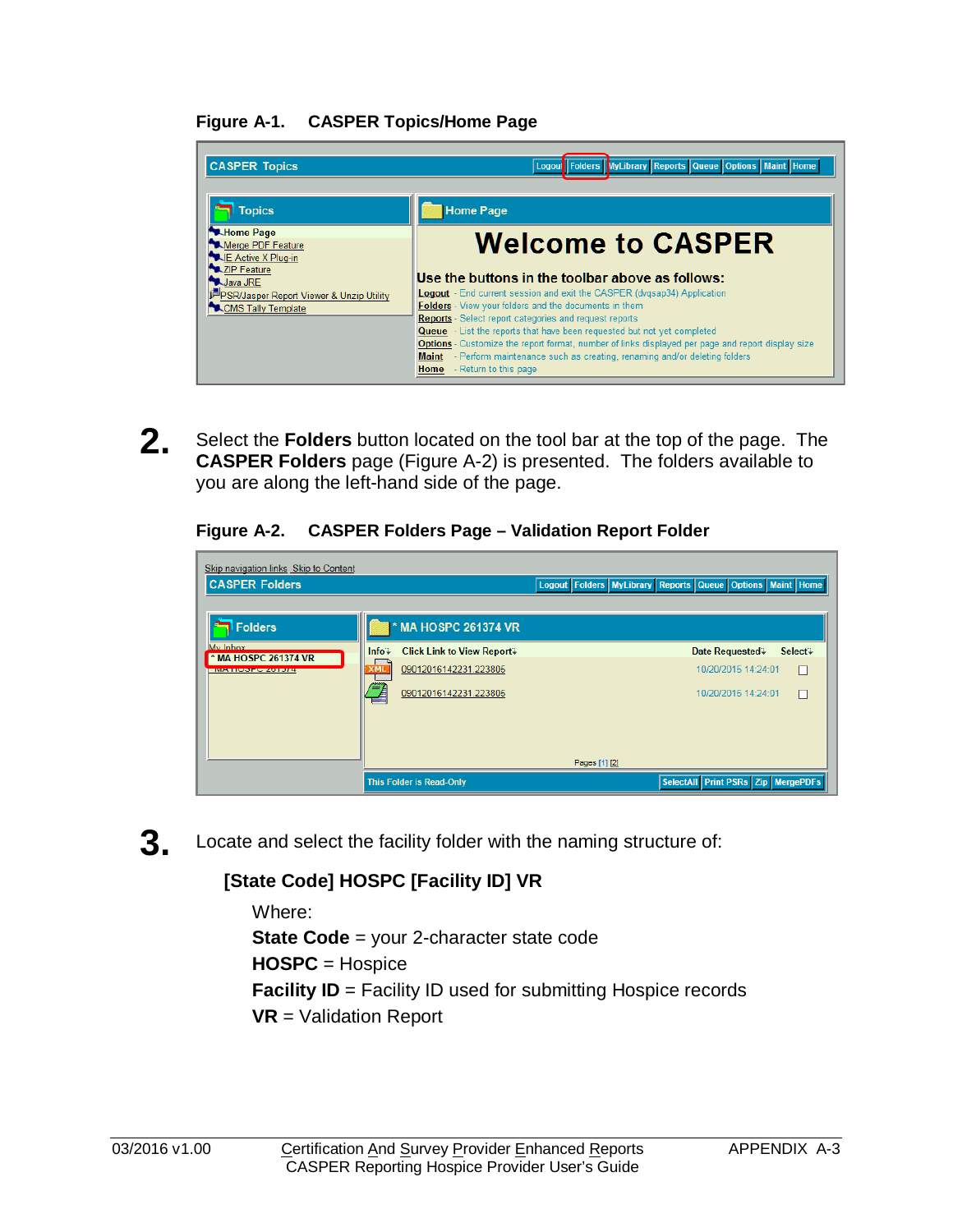**4.** With the VR folder selected, the main body of the **CASPER Folders** page lists the Hospice Final Validation reports that were system-generated and are available for you to view. The report names are formatted as follows:

# **[Submission Date & Time].[Submission ID]**

Each report name is a link with which you may open and view the contents of that report.

**NOTE:** Hospice reports are automatically purged after 60 days.

**5.** Select the report that corresponds to the submission file you wish to verify. Figure A-3 depicts a fictional system-generated Hospice Final Validation report in text format and Figure A-4 depicts a fictional system-generated Hospice Final Validation Report in XML format.

**NOTE**: When a submitted file cannot be unzipped or contains no records, the QIES ASAP system cannot generate a Hospice Final Validation Report and place it in your facility's shared VR folder.

If a system-generated Hospice Final Validation Report was created but the number of records displayed is less than the number of records you submitted in the file, there were one or more records that could not be processed by the QIES ASAP system.

In either case, the user who originally submitted the file must request the **Hospice Submitter Final Validation** report in order to identify the issues with the records that were not processed.

Facility-identifiable records from the submitted HIS file are presented on the system-generated Hospice Final Validation Report in the following order:

- State Code
- Facility ID
- Patient Last Name
- Patient First Name
- Record Processing Order
- HIS ID
- Error Type Code
- Item in Error Text
- Value in Error Text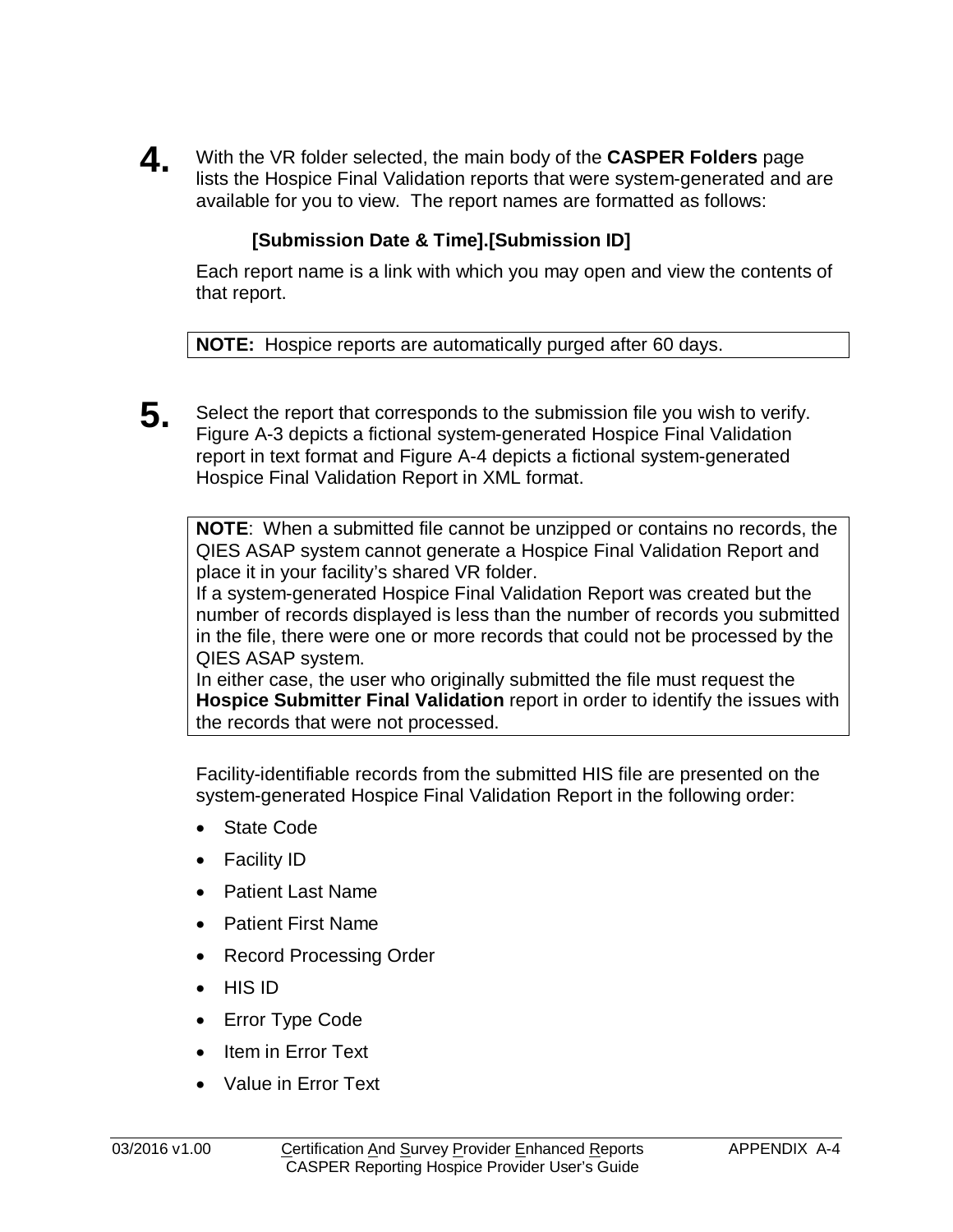| Figure A-3. | <b>Hospice Final Validation Report - Text Format*</b> |  |  |
|-------------|-------------------------------------------------------|--|--|
|             |                                                       |  |  |

|                                                                                                                                                                          | CMS Submission Report<br>Hospice Final Validation Report                                                                                                                                                                                              |
|--------------------------------------------------------------------------------------------------------------------------------------------------------------------------|-------------------------------------------------------------------------------------------------------------------------------------------------------------------------------------------------------------------------------------------------------|
| Submission Date/Time:<br>Submission ID:                                                                                                                                  | 09/01/2016 14:22:31<br>223805                                                                                                                                                                                                                         |
| Submitter User ID:<br>Submission File Name:<br>Submission File Status:<br>Processing Completion Date/Time: 09/01/2016 14:24:01                                           | 20161020.zip<br>Completed                                                                                                                                                                                                                             |
| FAC ID:<br>Provider Name:<br>Provider CCN:<br>State Code:                                                                                                                | 261374<br>VISITING NURSE HOSPICE<br>221541<br>MA                                                                                                                                                                                                      |
| # Records Processed:<br># Records Accepted:<br># Records Rejected:<br># Duplicate Records:<br># Records Submitted Without<br>Provider Authority:<br>Total # of Messages: | $\mathbf{1}$<br>$\mathbf{1}$<br>$\Omega$<br>$\Omega$<br>$\circ$<br>$\mathbf{1}$                                                                                                                                                                       |
| Record: 1                                                                                                                                                                | Accepted                                                                                                                                                                                                                                              |
| Name $(A0500C, A):$<br>$SSN$ (A0600A):<br>Medicare Num (A0600B):                                                                                                         | Birth Date (A0900):<br>Gender (A0800): M<br>Patient ID: 17849425                                                                                                                                                                                      |
| Target Date: 04/05/2016<br>HIS ID: 1380267<br>XML File Name:                                                                                                             | Type of Record (A0050): NEW RECORD<br>Reason for Record (A0250): 01<br>20151020.xml                                                                                                                                                                   |
| $HIS$ Item $(s)$ :<br>Data Submitted:<br>Message Number:<br>Message:                                                                                                     | A0250, Submission Date, A0220<br>01, 09/01/2016, 04/05/2016<br>$-3034a$ WARNING<br>Record Submitted Late: If A0250 is<br>equal to 01 (Admission), then<br>Submission Date minus A0220 (Admission<br>Date) should be less than or equal to<br>30 days. |
| the public.                                                                                                                                                              | This report may contain privacy protected data and should not be released to                                                                                                                                                                          |

\* Fictitious, sample data are depicted.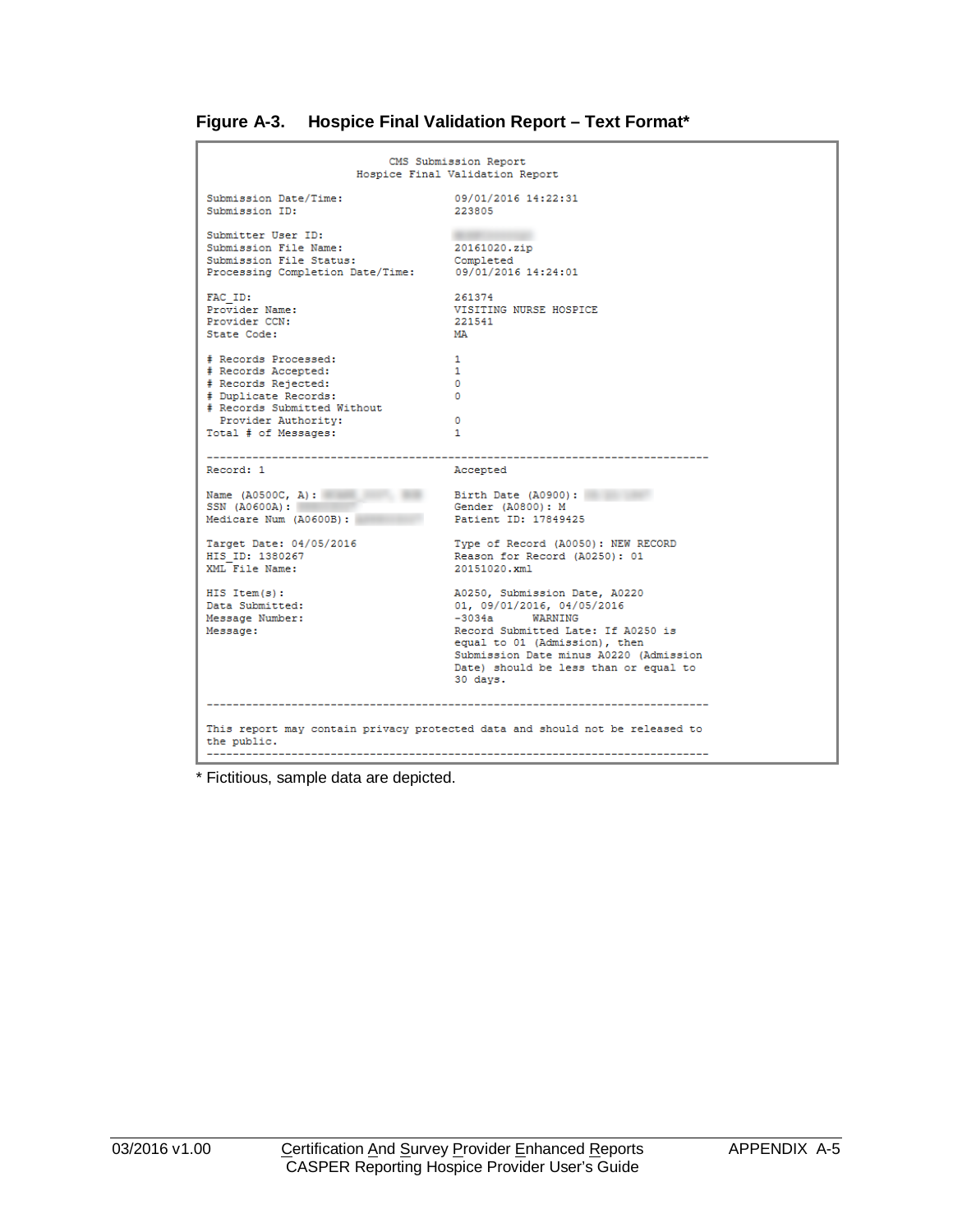**Figure A-4. Hospice Final Validation Report – XML Format Excerpt\***

```
- <report name="CMS Submission Report" type="Hospice Final Validation Report">
- <header>
  - \leqsubmission\geq<property name="Submission Date/Time" value="09/01/2016 14:22:31" />
     <property name="Submission ID" value="223805" />
     <property name="Submitter User ID" value="
     <property name="Submission File Status" value="Completed" />
     <property name="Processing Completion Date/Time" value="09/01/2016 14:24:01" />
    \epsilon/submission\epsilon- <provider>
     <property name="FAC_ID" value="261374" />
     <property name="Provider Name" value="VISITING NURSE HOSPICE" />
     <property name="Provider CCN" value="221541" />
     <property name="State Code" value="MA" />
    </provider>
  - <processing>
     <property name="# Records Processed" value="1" />
     <property name="# Records Accepted" value="1" />
     <property name="# Records Rejected" value="0" />
     <property name="# Duplicate Records" value="0" />
     <property name="# Records Submitted Without Provider Authority" value="0" />
     <property name="Total # of Messages" value="1" />
    </processing>
  </header>
- <records>
  - <record number="1">
     <property name="Record Status" value="Accepted" />
     \langle property name="Name (A0500C, A)" value="\langle /><br>\langle property name="Birth Date (A0900)" value="\langle />
     <property name="SSN (A0600A)" value="
     <property name="Gender (A0800)" value="M" />
     <property name="Medicare Num (A0600B)" value="
     <property name="Patient ID" value="17849425" />
     <property name="Target Date" value="04/05/2016" />
     <property name="Type of Record (A0050)" value="NEW RECORD" />
     <property name="HIS_ID" value="1380267" />
     <property name="Reason for Record (A0250)" value="01" />
     <property name="XML File Name" value="20151020.xml" />
    - <errors>
     - <error number="1":
         <property name="HIS Item(s)" value="A0250, Submission Date, A0220" />
         <property name="Data Submitted" value="01, 09/01/2016, 04/05/2016" />
         <property name="Message Number" value="-3034a WARNING" />
         <property name="Message" value="Record Submitted Late: If A0250 is equal to
          01 (Admission), then Submission Date minus A0220 (Admission Date)
          should be less than or equal to 30 days." />
```
\* Fictitious, sample data are depicted.

**NOTE**: For more information about the Hospice Final Validation reports, refer to the *Hospice Provider Reports* (Section 3) of the CASPER Reporting User's Manual for Hospice Providers. This manual is available on the **Welcome to the CMS QIES Systems for Providers** page.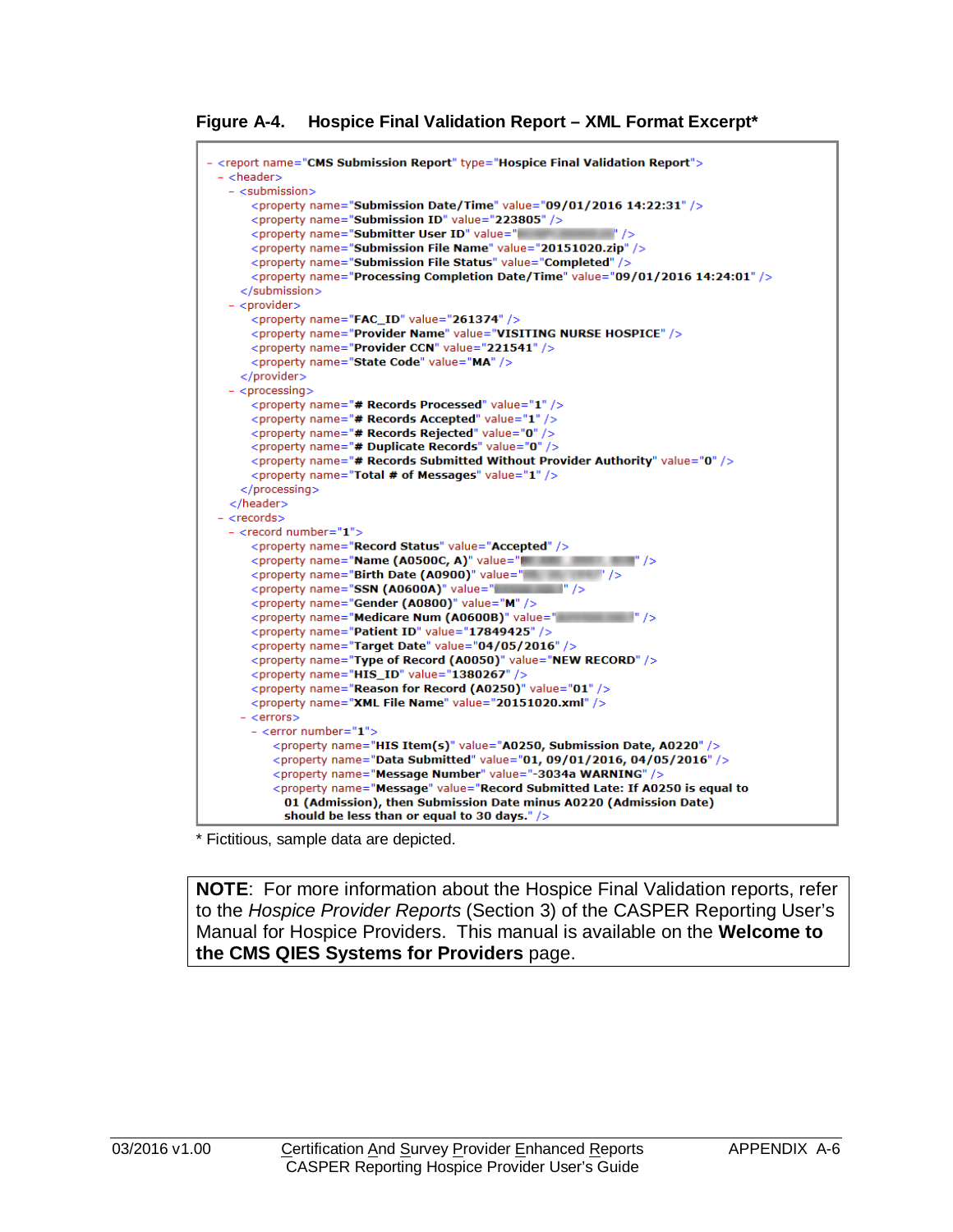# <span id="page-6-0"></span>**Hospice Submitter Final Validation Report**

For the occasions when the QIES ASAP system cannot produce the systemgenerated Hospice Final Validation report or include all records on the system-generated Hospice Final Validation report, the user who originally submitted the file can request a Hospice Submitter Final Validation Report in order to determine why the QIES ASAP system could not process these records.

The following steps identify how to request and view the Hospice Submitter Final Validation report:

- **1.** Log into the CASPER Reporting application with your individual QIES user ID and password. This is the same user ID/password you use for Hospice File Submission system.
- **2.** Select the **Reports** button. The **CASPER Reports** page (Figure A-5) is presented.

| <b>CASPER Reports</b>    |                                                                                                    | Logout Folders MyLibrary Reports Queue Options Maint Home |  |
|--------------------------|----------------------------------------------------------------------------------------------------|-----------------------------------------------------------|--|
| <b>Report Categories</b> | <b>Hospice Provider</b>                                                                            |                                                           |  |
| <b>Hospice Provider</b>  | Hospice Admissions                                                                                 | • Admissions                                              |  |
|                          | Hospice Discharges                                                                                 | • Discharges                                              |  |
|                          | <b>Hospice Error Number</b><br>Summary by Provider by<br>Vendor                                    | • Error Number Summary by Provider by Vendor              |  |
|                          | Hospice Final Validation                                                                           | • Hospice Final Validation                                |  |
|                          | Hospice Item Set Print                                                                             | • Item Set Print                                          |  |
|                          | Hospice Item Set Submission<br>Statistics by Provider<br>۵Ñ                                        | • Submission Statistics by Provider                       |  |
|                          | Hospice Item Sets Submitted                                                                        | • Item Sets Submitted                                     |  |
|                          | Hospice Roster                                                                                     | • Roster                                                  |  |
|                          | <b>Hospice Submitter Final</b><br>Validation                                                       | • Submitter Final Validation                              |  |
|                          | <b>Enter Criteria To Search For A Report:</b><br>Search<br>(Hint: Leave blank to list all reports) |                                                           |  |

**Figure A-5. CASPER Reports Page**

The Hospice Provider report category reports are displayed by default. Links to the Hospice Provider reports available to you are listed in the right-hand frame.

**NOTE:** Only those report categories to which you specifically have access are listed in the *Report Categories* frame.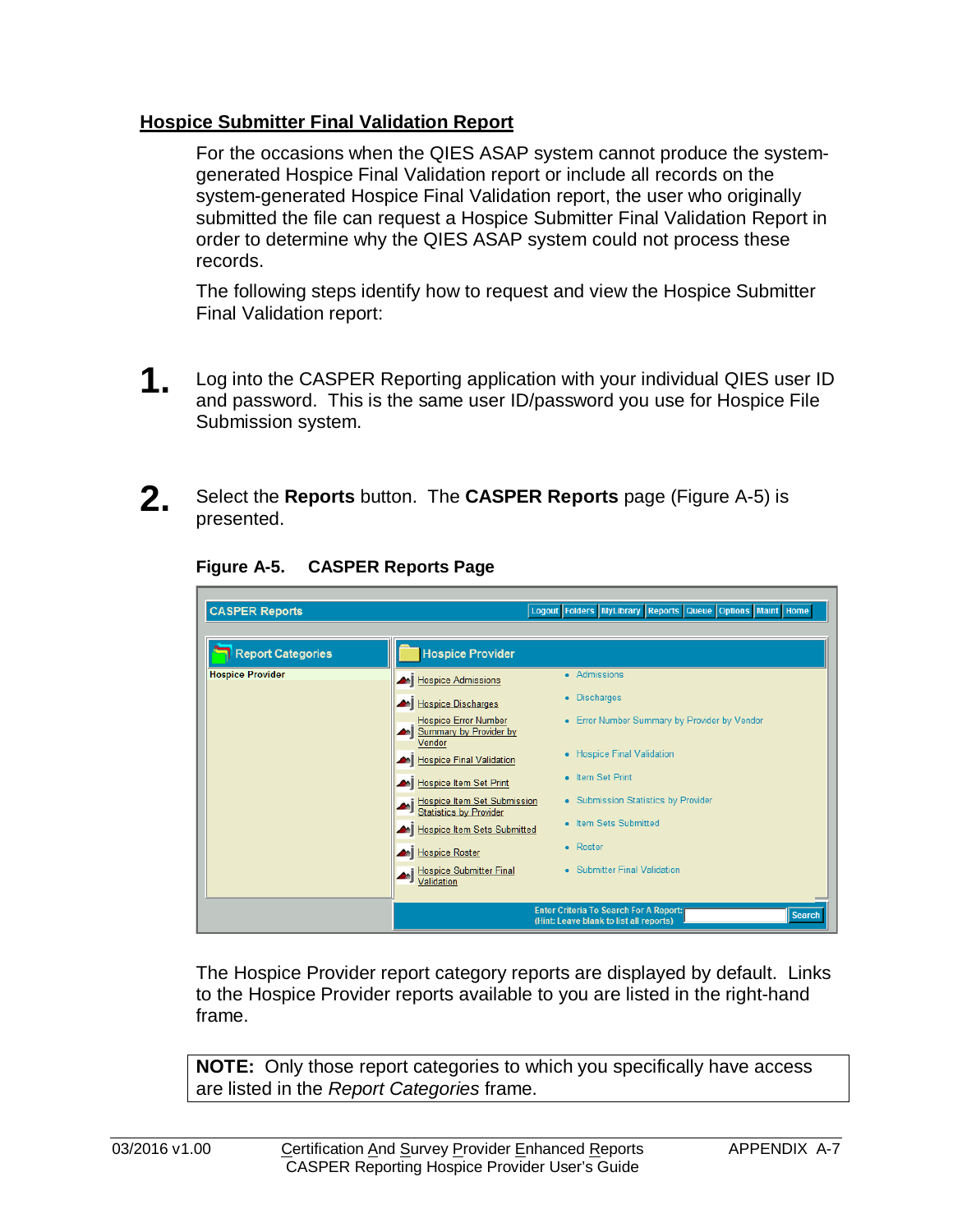**3.** Select the Hospice Submitter Final Validation link. The **CASPER Reports Submit** page (Figure A-6) is presented.

#### **Figure A-6. CASPER Reports Submit Page – Hospice Submitter Final Validation Report**

| <b>CASPER Reports Submit</b> |                                                   | Logout Folders MyLibrary Reports Queue Options Maint Home |               |             |
|------------------------------|---------------------------------------------------|-----------------------------------------------------------|---------------|-------------|
|                              | <b>Report: Hospice Submitter Final Validation</b> |                                                           |               |             |
| <b>Submission ID:</b>        |                                                   |                                                           |               |             |
| <b>Template Folder:</b>      | My Favorite Reports                               |                                                           | <b>Submit</b> | <b>Back</b> |
| <b>Template Name:</b>        | Hospice Submitter Final Validation                |                                                           | Save & Submit | <b>Save</b> |
| $\vert \cdot \vert$          |                                                   |                                                           |               |             |

**4** Enter the desired submission ID in the *Submission ID* field and select the **Submit** button.

**NOTE**: You may only request the Hospice Submitter Validation report for files submitted with your user ID. You cannot request the Hospice Submitter Final Validation report for a file you did not submit. If you request a report for a file you did not submit you get a "User must enter a valid Submission ID" message and the request is not processed.

- **5.** When completed, the Hospice Submitter Validation report is placed in your *My Inbox* folder in the CASPER Reporting Application. To access this folder, select the **Folders** button at the top of the page. The **CASPER Folders** page (Figure A-6, above) is presented. The folders available to you, including the *My Inbox* folder, are listed along the left-hand side of the page.
- **6.** Select the My Inbox link. The main body of the **CASPER Folders** page (Figure A-7) lists the reports that are available in your *My Inbox* folder.

Each report name listed is a link with which you may open and view the contents of that report. The *Date Requested* listed for each report is the date and time that you submitted the report request.